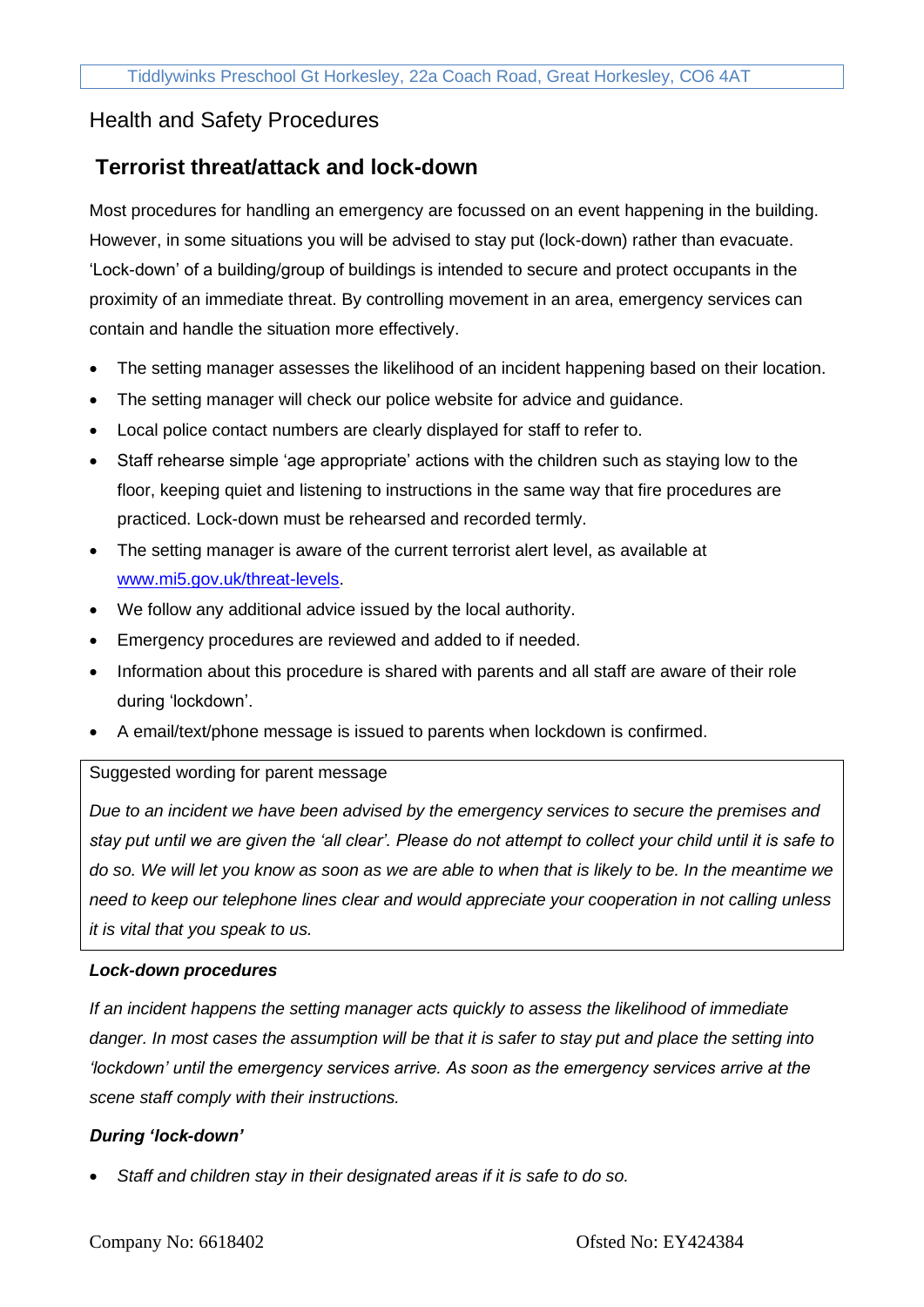- *Doors and windows are secured until further instruction is received.*
- *Curtains and blinds are closed where possible.*
- *Staff and children stay away from windows and doors.*
- *Children are encouraged to stay low and keep calm.*
- *Staff tune into a local TV or radio station for more information.*
- *Staff do NOT make non-essential calls on mobile phones or landlines.*
- If the fire alarm is activated, staff and children remain in their designated area and await further *instructions from emergency services, unless the fire is in their area. In which case, they will move to the next room/area, following usual fire procedures.*

### *The door will not be opened once it has been secured until the manager is officially advised "all clear" or is certain it is emergency services at the door.*

*During lockdown staff do NOT:*

- *travel down long corridors*
- *assemble in large open areas*
- *call 999 again unless there is immediate concern for their safety, the safety of others, or they feel they have critical information that must be passed on*

### *Following lockdown:*

- *Staff will cooperate with emergency services to assist in an orderly evacuation.*
- *Staff will ensure that they have the register and children's details.*
- *Staff or children who have witnessed an incident will need to tell the police what they saw. The police may require other individuals to remain available for questioning.*
- In the event of an incident it is inevitable that parents will want to come to the setting and collect their children immediately. They will be discouraged from doing so, until the emergency services give the 'all clear'. Staff will be always acting on the advice of the emergency services.

#### **Recording and reporting**

- The setting manager reports the lockdown to their line manager as soon as possible. In some situations, this may not be until after the event.
- A record is completed as soon as possible.

### **Further guidance**